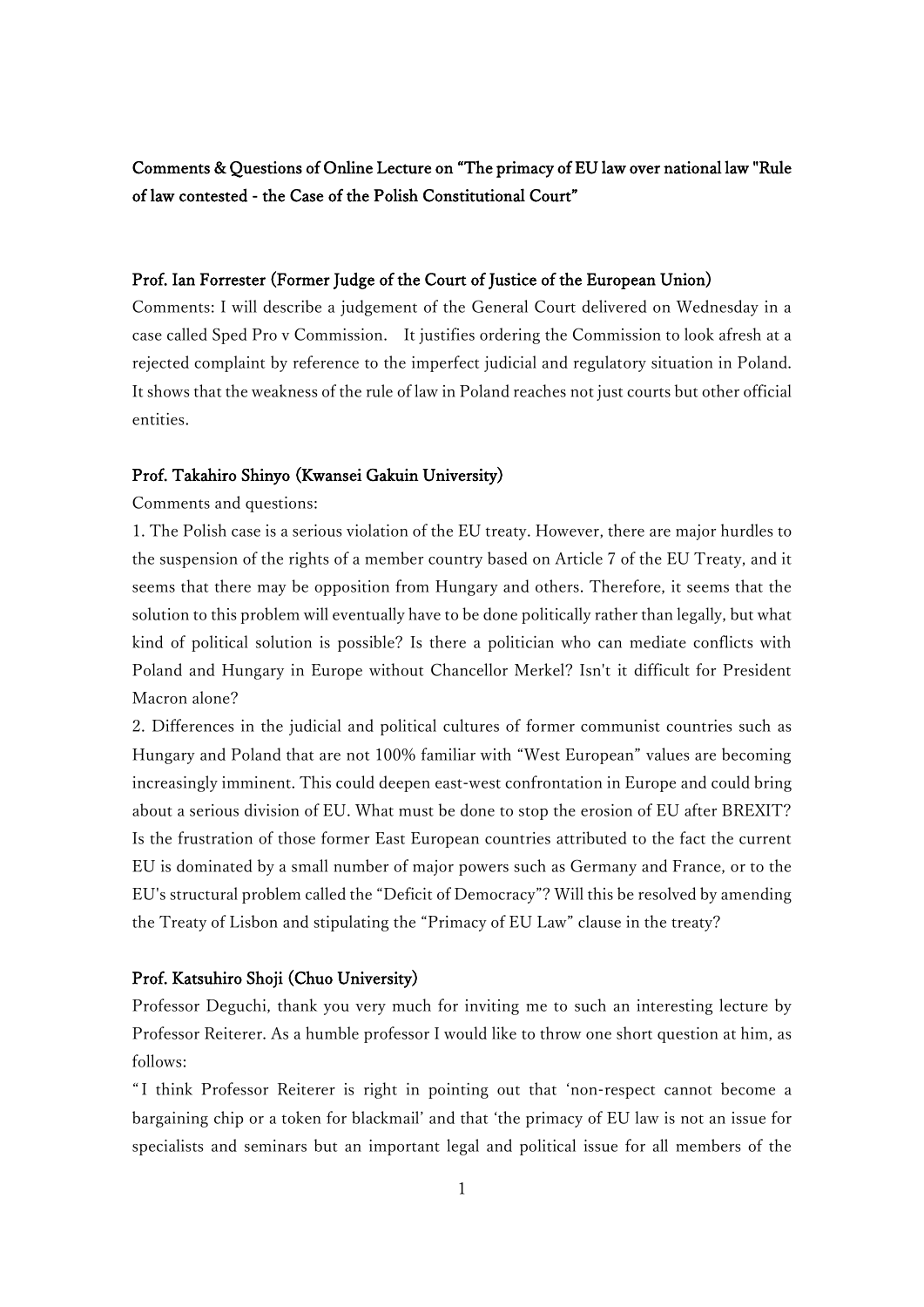European Union and its citizens'. In the meantime, I wonder how you think the EU could, or should, solve the problem of rule of law caused by Poland or Hungary ultimately. Would there be a change of the governments in those countries by election (a bottom-up approach) or any chance that the EU could enforce them (a top-down approach)?"

I do hope that the online-lecture by Professor Reiterer which you kindly organised will be a great success.

## Prof. Koji Fukuda (Waseda University)

#### Comments and Questions:

The EU is a community aimed at peaceful coexistence based on the rule of law open to European liberal democratic countries. In the basic idea of European integration, there is a big difference in the perception and position regarding the EU's organizational objectives and functions between the original member states and the Central and Eastern European countries. Pis, Poland's right-wing nationalist government, has been defied by the EU's basic principles since it began reforming the justice system in 2015. Furthermore, Last October 7, Polish Constitutional Court ruled that domestic law took precedence over EU law, which raised serious problems.

Therefore, I have the following three questions.

First, is there any reason why the judgment of the EUCJ can be justified and can claim legitimacy in accordance with the principle of proportionality? I would like to hear if you think whether or not the means of imposing a fine of the 1 million Euros per day is considered effective measure in the light of the purpose of maintaining EU integration.

Second, the decision of the EUCJ is a legal ex post facto response. From a political science standpoint, I think it is important to establish for the EU to have regulatory governance system that embodies rules for each presumed case of a preventive measure that will be a deterrent to member states. I would like to receive the opinions of the professor.

Third, Poland is the highest recipient of EU subsidies among the 27 member states. According to the latest Eurobarometer survey, 80% of Polish citizens say that the EU's basic values and rule of law are very important or important in the light of the relationships with hegemonic countries such as the United States, Russia and China. Looking at this reality, it is hard to think of a "Polexit ". Therefore, please tell us what kind of institutional reforms are necessary for discussions on future reforms of the EU Basic Law after the Lisbon Treaty.

## Prof. Kimio Yakushiji (Ritsumeikan University)

Thank you very much Prof. Dr. Michael Reiterer for your stimulative and informative lecture. While Poland is a member States of the EU, it is also the member of the Council of Europe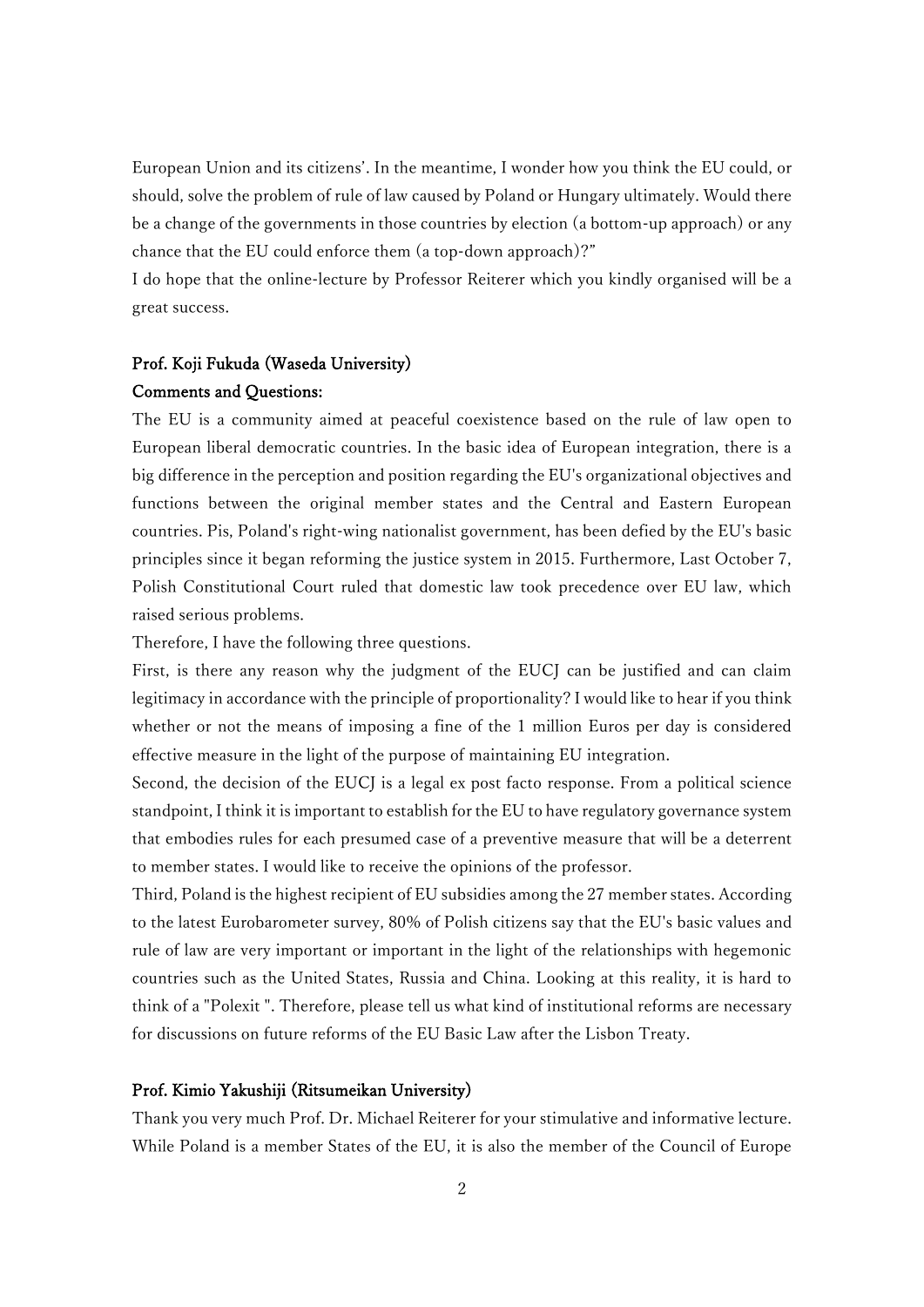and a State party to the European Convention on Human Rights. Recent violent interventions by the legislative and executive powers of Poland to the impartiality and independence of judiciary through the reorganization of the judiciary as well as the decision of the Poland's Constitutional Tribunal of 7 October 2021 declaring that articles 1, 2 and 19 of the Treaty on European Union is unconstitutional, are really dangerous attacks to the most essential principles of the EU such as supremacy of EU law, the rule of law and so on. But at the same time, as you have pointed out in your conclusion, the reorganization has destroyed the independence of judiciary and the recent decision of the Grand Chamber of the European Court of Human Rights found that the Civil Chamber of the Supreme Court of Poland lost the quality as a tribunal established by law with impartiality and independence required by the European Convention on Human Rights. This means that a lot of persons are now robbed of the right to fair trial before the independent court and the opportunity to acquire effective remedies against violations of human rights. I think that the crisis recently caused by Poland and Hungary is not only a crisis of the EU but also a crisis of international protection of human rights. From this viewpoint I would like to ask a few questions.

1. It seems that the crisis of the supremacy of the EU law, rule of law, independence of judiciary and even the respect of the fundamental human rights mainly comes from the eastern European countries which became member States through enlargement of the EU. What is the crucial cause of fragility of these countries in respecting the basic principle of the EU such as supremacy of the EU law, the rule of law, independence of judiciary?

2. In my impression, it would be important to show this "battle" as one for maintaining and strengthening the basic values of the EU enunciated in article 2 of the Treaty on European Union and basic human rights defined in EU Huan Rights Charter and ECHR not only by EU but also all persons constituting EU communities. In this connection, what sort of cooperation has been made between the EU and the Council of Europe?

## Justice Ilwon Kang (Former Judge of the Constitutional Court of Korea)

Comments: The primacy of EU law over national law

After the fall of the Berlin Wall in 1989 almost all major countries in the world began to share the same idea of constitutionalism. At that time, we were full of hope that all the people in the world would live in more democratic societies. Most countries welcomed the idea of global constitutionalism.

EU has been the best existing model of constitutional globalization.

Unfortunately, we are facing the backlash from nationalism, populism, and sectionalism all around the world. The Polish and Hungary cases seem to be the worrying sign of the regression of global constitutionalism even in the EU.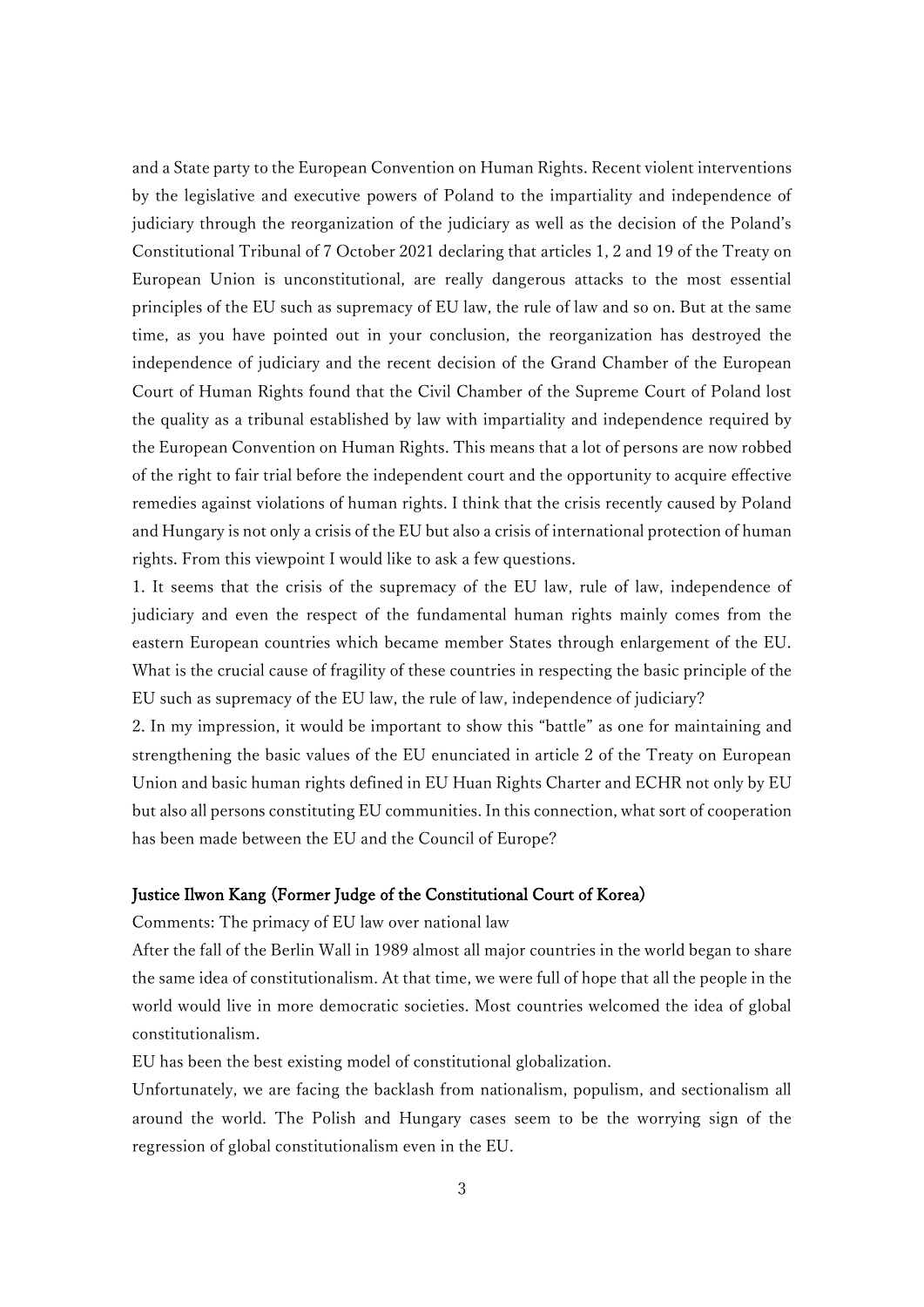#### Questions:

What is your perspective of the future of EU? Return to the expansion of the EU? Or Polexit followed by Hungarian withdrawal from the EU?

What is the impact of the Brexit on the power of the ECJ and ECtHR? I wonder whether judges of the ECJ and ECtHR become more cautious in imposing the supremacy of EU law over national law or not.

# Prof. Shimon Shetreet (Hebrew university, President of the International Association of Judicial Independence and World Peace)

**Questions from Shimon Shetreet** (my apologies for the 2-page long statement preceding the first question)

Regarding the international constitutionalism and the relationship between international and supranational courts and top national courts

The International Association of Judicial Independence (JIWP) developed a guideline or standard in an Amendment to the Mount Scopus Standards of Judicial Independence in 2011, which reads as follows

1.3 It is vital that supranational and international Tribunals respect the fundamental principles of the legal systems of the Member States and to that end acknowledge the collegiality of the traditions of the courts of both the municipal and extra municipal courts .

#### See [https://www.jiwp.org/\\_files/ugd/a1a798\\_21e6dfdcb80a44d388ed136999ddf63d.pdf](https://www.jiwp.org/_files/ugd/a1a798_21e6dfdcb80a44d388ed136999ddf63d.pdf)

Later in 2022 the JIWP adopted the following text to further detail the guidelines for international or supranational review of domestic top courts and suggested the desired approach between the international Universal rules and the particular circumstances of the domestic jurisdiction.

#### See below the text as approved in **Jerusalem in JIWP conference 4-6 January 2022**

### **The rule of universality and particularity**

1.3A (a) The task of creating international standards requires taking into account not only judicial independence but also the other fundamental values of the justice system such as accountability of the judiciary, efficiency of the judicial process, accessibility of the courts and public confidence in the courts.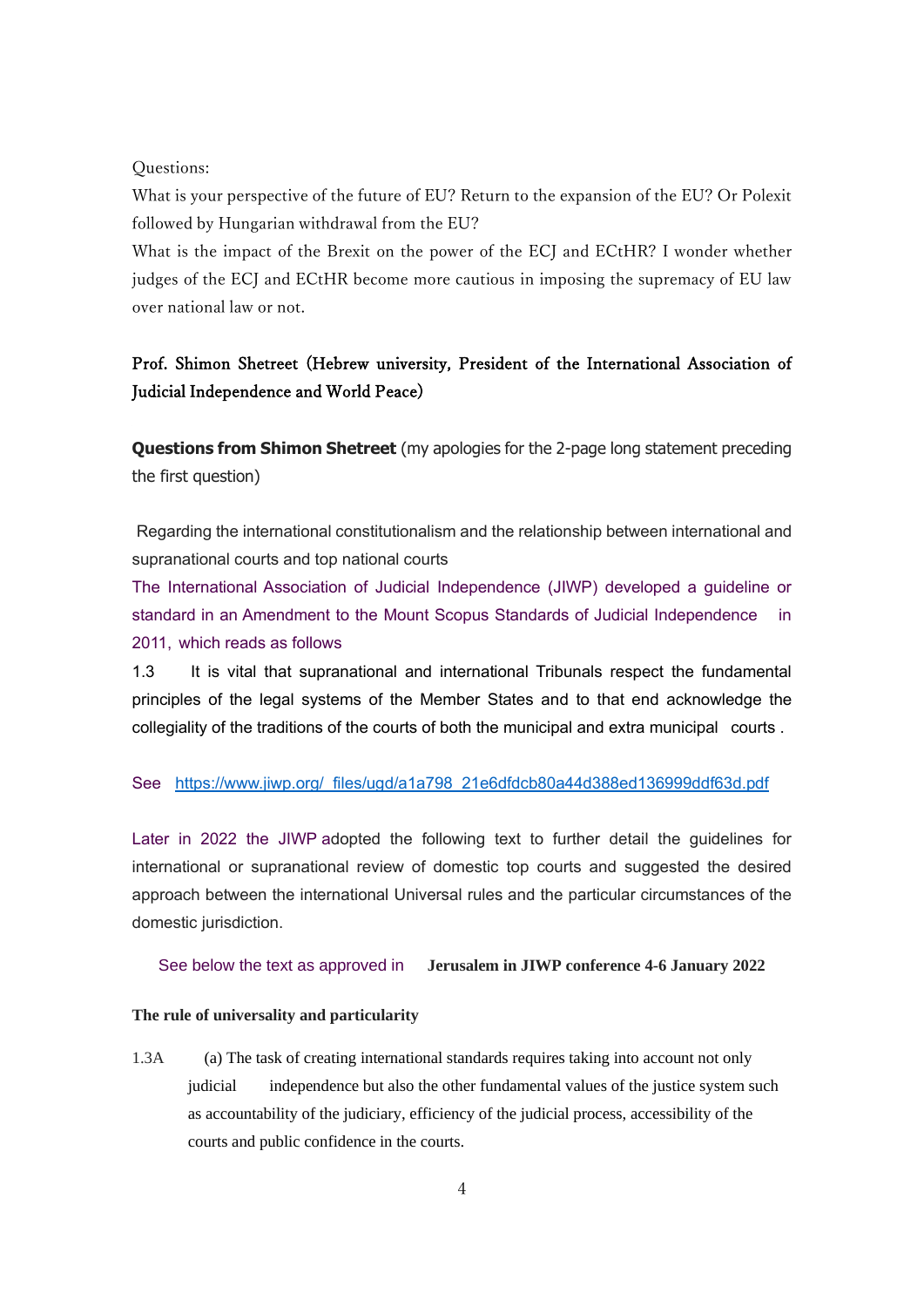(b) A central challenge of drafting international standards of judicial independence is to formulate standards, which will reflect the values of universal desired standards. At the same time, the standards must take into account the particular circumstances of the domestic jurisdictions and the different legal cultures and traditions in the various countries This challenge is met by careful deliberation.

(c) It was decided  $1$  that in order to properly analyze compliance with judicial independence in matters of judicial process and judicial terms, we must consider two main approaches, universality and particularity.<sup>2</sup> Universal Theory, or "universality," holds that an independent judiciary is necessarily a shared value of all legal systems, essential to the Rule of Law. Universality calls for defining a universal model of judicial independence, reflected in legal rules and other formal institutional arrangements—including judicial appointments process and the rules for terms of appointment, review, retention, and recall of judges.<sup>3</sup>

(d) Alongside the universality approach, we must take into account circumstances in each jurisdiction and recognize that, in some countries, it is justified to exempt certain practices from the universal standards. This is what we call the approach of "particularity."

(e) The universality and particularity rule should be qualified so as not to accept legislation or judicial decisionsthat, when carefully examined, are predominantly motivated by improper aims to interfere with judicial independence.

(f) Measures taken by government in countries that changed the system of governments <sup>4</sup>must meet the test of predominantly valid aimsto prevent actions with predominant improper aims.

(g) Similarly, in the case of long-established practices, if such predominant improper aims can be shown in the use of the long-established practices to the detriment of judges and judicial independence, such measures should be equally declared as being in violation of judicial independence. Being and long-established practice cannot be a shield from an adverse

<sup>1</sup>Elsewhere this issue is examined in detail in: Shimon Shetreet, *The Rule of Universality and Particularity*, *in*: CHALLENGED JUSTICE: IN PURSUIT OF JUDICIAL INDEPENDENCE, 68-119 (Shimon Shetreet, Hiram E. Chodosh and Eric Helland Eds., Brill 2021.

 $^{2}$  Ibid., p. 116.

<sup>4</sup> Such as the legislation and court decisions in the new democracies in Europe which changed from communist rule to democratic system of government .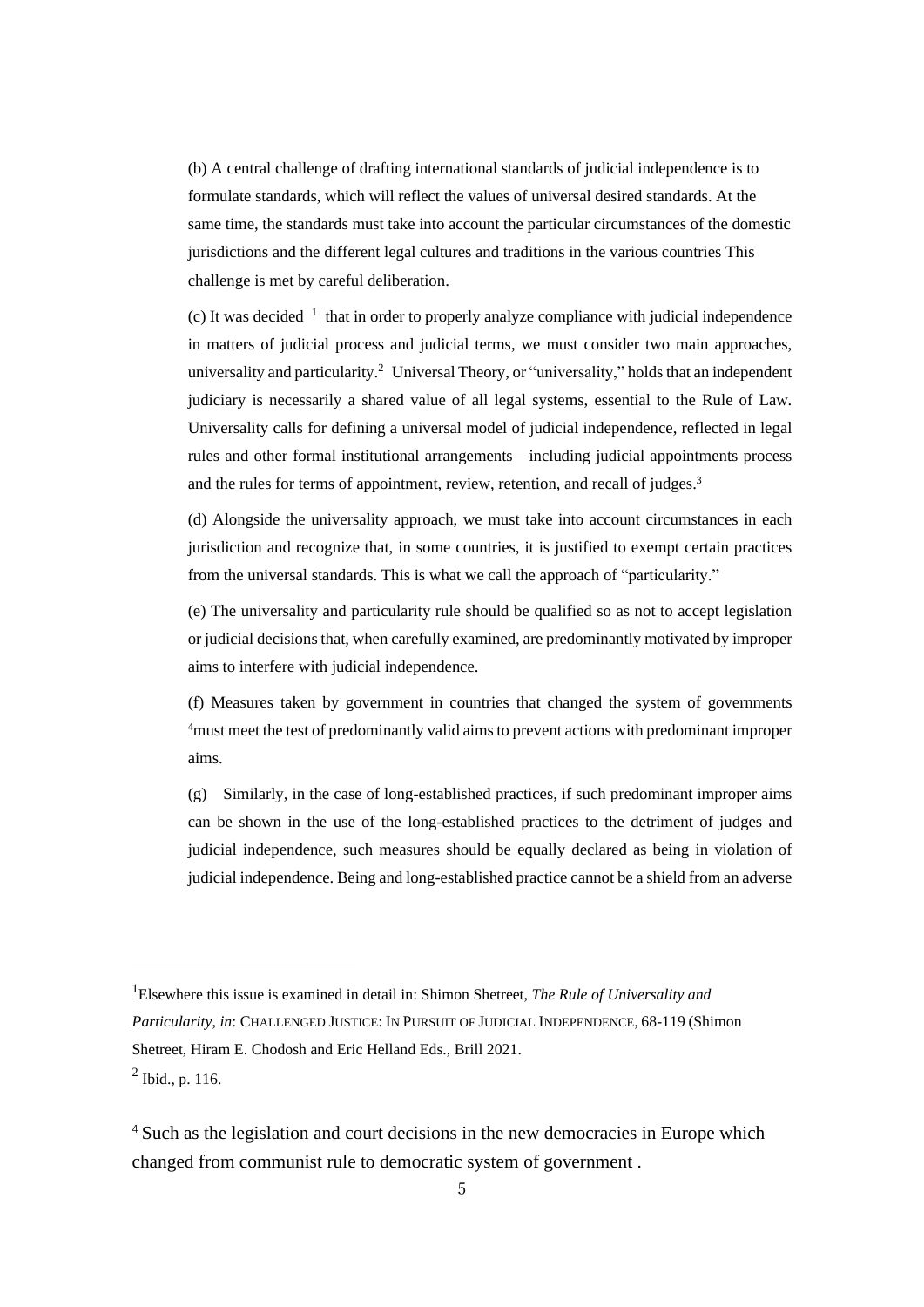judgment regarding actions of the legislature or judicial decision that violate judicial independence.

### My question:

To what extent it will be helpful to try to develop more detailed guidelines for the review constitutional domestic measures in light of EU rule of law values and principles such as the independence of the judiciary

Second question

In the European Arrest Warrant cases similar dilemma arose -

To what extent those cases can be useful for understanding the present crisis following the Polish and Hungarian conflict with EUCJ and the European Commission

## Prof. Athanassios Kaissis (President of International Hellenic University)

First, I would like to thank you again for organizing this important online Lecture. Many thanks to Prof Dr Reiterer for the extensive, analytical, balanced excellent presentation. My short comment:

In my view the dictate of the moment is de-escalating the conflict. At the same time, we have to strengthen determined and resolute the primacy of the EU Law, the independence of the Judiciary and the separation of powers.

# Mr. Yoichi Yamano (Senior Representative Government and External Relations Group Hitachi, Ltd.)

As for primacy of EU laws over national laws, I do believe this is the core corollary of the European Union (the European Community) at its foundation as Prof. Reiterer has argued. As the former student of public international law, I would strongly like to share the view of Prof. Reiterer.

Since I am from business sector, therefore,

let me put my thoughts from business point of view as well. As Prof. Reiterer mentioned the international system referring to liberal international order, I also think if nationalistic approach prevails over international system including EU system, that endangers the international legal system which is the very basis for trade and business.

Having said that, I would like to ask one question to Prof. Reiterer.

Usually, I understand the distinguished judges of the Court of the European Union are obviously highly qualified and expected to give their professional legal opinions, but in case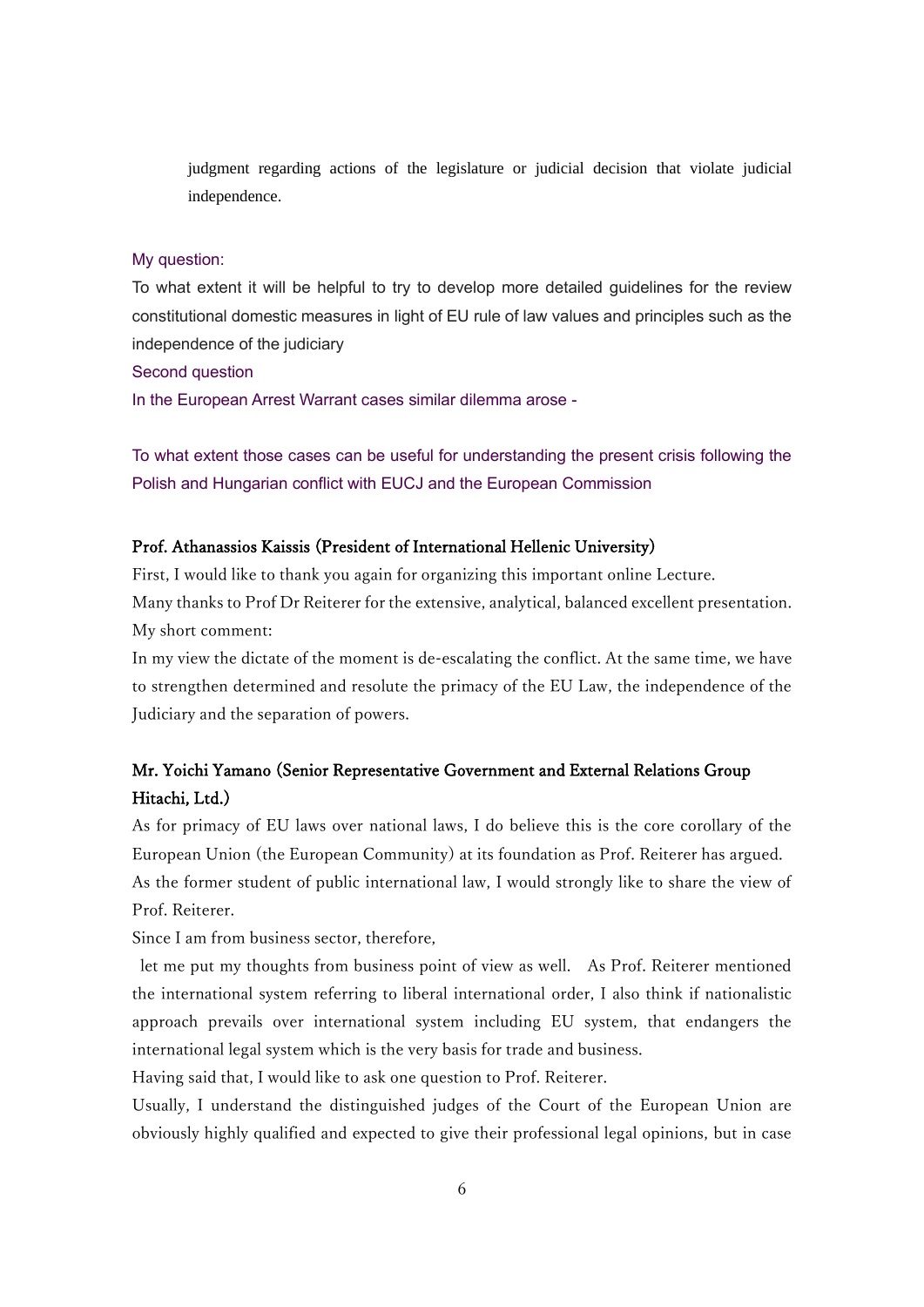they face extremely difficult issues and they may give controversial opinions, then is there any remedy on the part of the individual or the state or any measures to check those judges?

#### Prof. Omi Hatashin, Osaka Jogakuin University, to comment.

## Question 1 by Omi Hatashin

I am pleased to be invited to ask a question. In the previous lecture by Professor Dr Reiterer, I asked him whether or not it would be better for the European Union to keep the case law principle of the primacy of EU law as it is, rather than making it a clear treaty provision of the EU, because the primacy of EU law over national laws is politically controversial from the point of view of national sovereignty. The jurisprudential principle being applied on the caseby-case basis in court tend to meet lesser resistance than presenting the principle in a draft treaty before a conference table at which delegates of national governments take their seats. Please let me explain my question further.

The political ambiguity of the UK constitutional doctrine of Parliamentary sovereignty had led me to ask that question, because I do believe that if the United Kingdom had prevented Brexit by invoking Parliamentary sovereignty after the critical outcome of the EU referendum was published in 2016, Poland would not have taken the matter this far. I have a couple of reasons to believe so. First, during the Lisbon treaty negotiations, Poland followed the United Kingdom's initiative in the adoption of Protocol No. 30 on the application of the Charter of Fundamental Rights of the European Union (EUR -Lex 12016E/PRO/30). Poland seems to have learned how to pick and choose. Second, the United Kingdom would not support the current Polish policy of undermining the independence of the judiciary. If the UK had stayed within the EU, it would have retained greater influence on Poland. Moreover, the risk of compelling Poland out of the EU would have been felt substantially smaller for the EU today in enforcing its rules on Poland.

The crux of the matter is this. The theory of popular sovereignty which some of the textbook writers adopted dictated Brexit. But the doctrine of Parliamentary sovereignty was providing the Prime Minister with a leeway to stay in the EU. He could have thanked the electorate for expressing their critical attitude in the referendum, which he should duly take into account and use as a bargaining tip with which to help his EU colleagues make the EU better from within. Of course, David Cameron was not obliged to invoke Parliamentary sovereignty, because it has never been reduced to positivist, blackletter law, but I believe that he ought to have done so at the right moment immediately after the outcome was published. He had the help of the Fixed-Term Parliament Act 2010 to ride roughshod over the Brexiteers for further